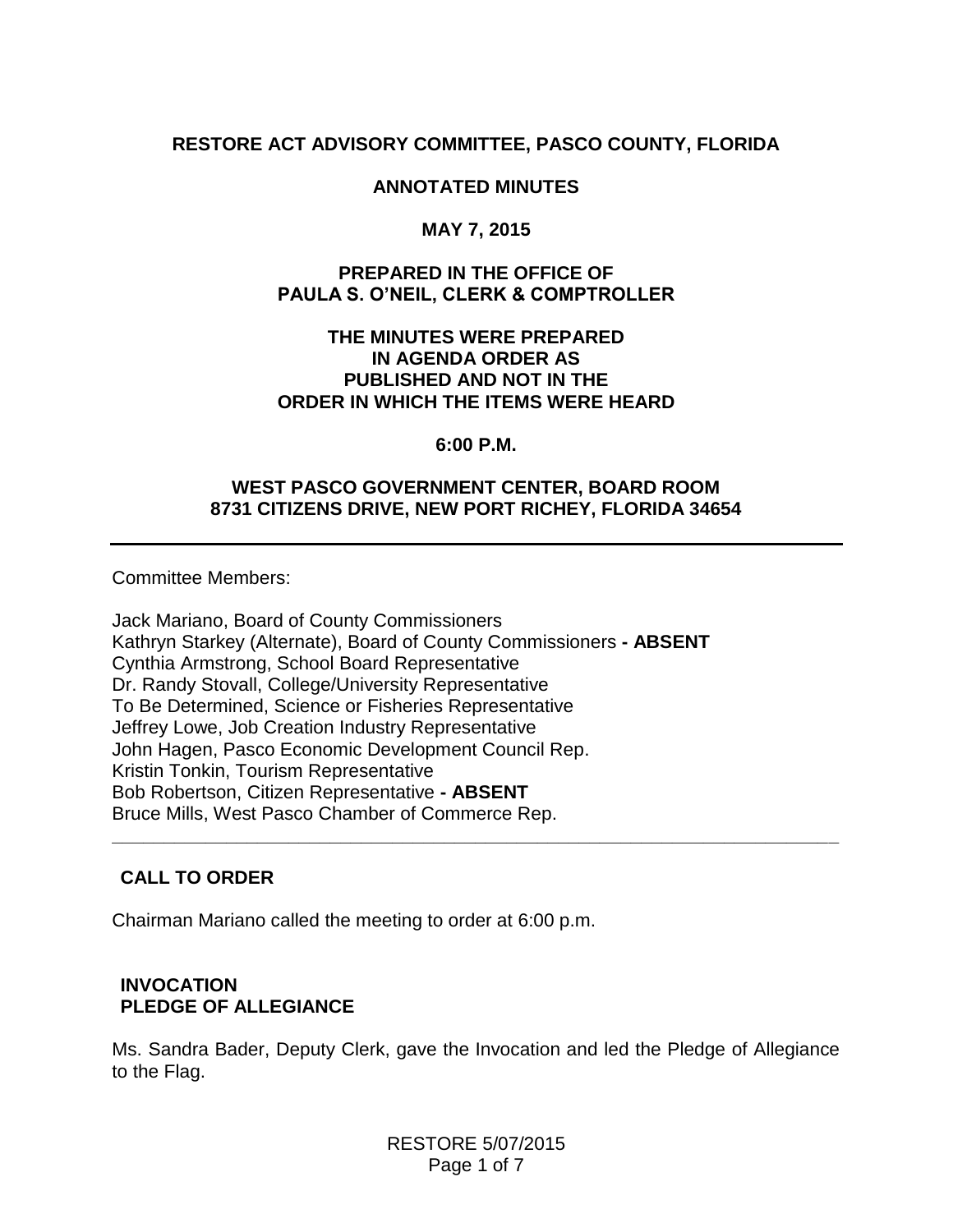### **ROLL CALL**

Ms. Bader called the roll. All members were present except Commissioner Kathryn Starkey and Mr. Bob Robertson. Ms. Kristin Tonkin arrived to the meeting at 6:26 p.m. School Board Member Cynthia Armstrong left the meeting at 6:34 p.m.

### **PUBLIC COMMENT**

**Citizens are given an opportunity to comment on any proposition coming before the Committee during Public Comment. The Committee also takes Public Comment on items to be placed on a future RESTORE Act Advisory Committee agenda.**

None.

### **TOPICS FOR DISCUSSION**

- **1.** Minutes Approval from the September 4, 2014 RESTORE Act Advisory Committee Meeting
- **2.** Minutes Approval from the October 2, 2014 RESTORE Act Advisory Committee Meeting
- **3.** Minutes Approval from the November 20, 2014 RESTORE Act Advisory Committee Meeting

Chairman Mariano requested a motion for approval of the September 4, 2014, October 2, 2014, and November 20, 2014 minutes.

**MR. MILLS MOVED** approval of the September 4, 2014, October 2, 2014, and November 20, 2014 minutes; **SCHOOL BOARD MEMBER ARMSTRONG SECONDED**.

Chairman Mariano called on the motion; the vote was unanimous and the motion carried.

### **4. National Wildlife Federation – Jessica Koelsch**

Ms. Jessica Koelsch, National Wildlife Federation, gave the background of the organization. She was involved in the gulf restoration and would be following the implementation of the restoration. She said she was from St. Petersburg and currently lived in the pan handle. She was working with the 23 counties in developing their Multi-Year Implementation Plans and selecting projects for the pot 1 monies. She said that Pasco was one of the first two Counties to prepare their Multi-Year Implementation Plan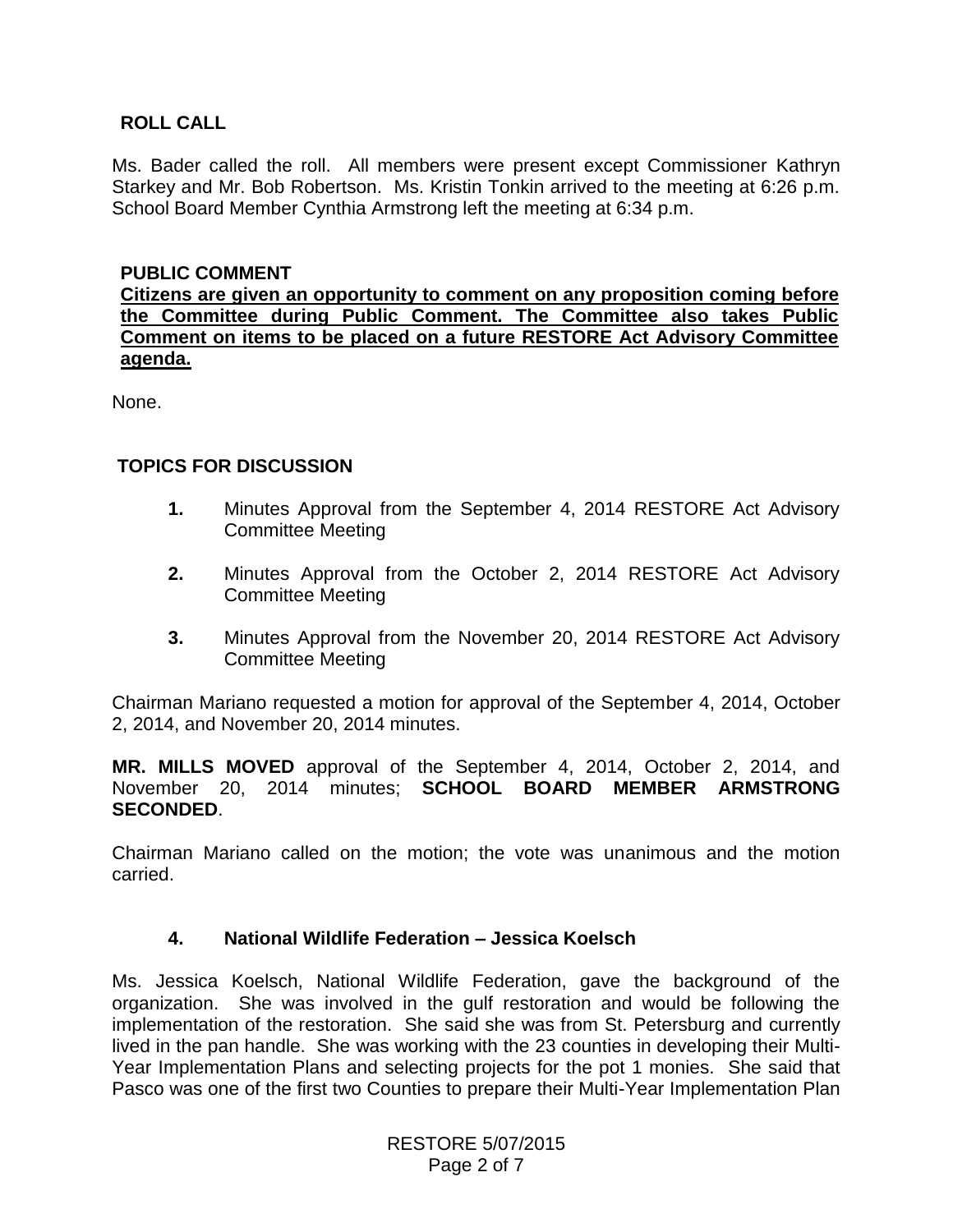(MYIP). The National Wildlife Federation was very focused on estuary restorations and they held the position that if the environment was restored, the economy would prosper. She noted that she submitted extensive comments on the MYIP.

The Committee, Staff, and Ms. Koelsch held discussion regarding the economy prior to the oil spill; setting the bar for everyone else; the diversity and representation on the Committee; projects needed to restore the environment and the economy; additional details needed on the MYIP for the projects; the key points raised were very helpful; and adding the projects that were not selected for information purposes.

Ms. Michele Baker, County Administrator, stated that one of things they did not think about as the MYIP was published was the need to have an annex or an attachment that spoke to the process. She said a new attachment was being created to add to the MYIP prior to publication. The scoring criteria would also be included.

# **5. Update on RESTORE**

Mr. Keith Wiley, Environmental Lands Program Manager, stated this agenda item should have been heard prior to the National Wildlife Federation item. Some of the information would have been beneficial for discussion on the prior agenda item. He spoke about advice given to the Committee on the various projects and scoring criteria. He noted that the MYIP was published on February 24, 2015 and they received a lot of public comment just prior to the 45-day deadline. He said at last count there were 55 comments and 52 of them were a form letter submitted by the National Wildlife Federation members. He spoke regarding the process being transparent and how to reflect that to the outside. The website had been updated and several of the comments were addressed. The first MYIP that was published was a draft. He had a finalized primary MYIP that would be published. He summarized the comments which were supportive of Orange Lake; not very supportive of Sunwest; and not very supportive of the Port Richey Revitalization Plan.

Mr. Curtis Franklin, RESTORE Act Program Coordinator, said they were asking the Committee to consider the public comments and make a recommendation to Staff so they could take it to the Board of County Commissioners. He explained that the RESTORE Act required the Committee to state to the Treasury what they did and to take public comment into consideration.

Chairman Mariano spoke about the environmental factors related to Sunwest and the Port Richey Revitalization Plan.

Mr. Wiley said they needed to note the environmental factors in the MYIP.

Mr. Hagen stated that he read all of the public comment letters and said he was surprised that the National Wildlife Federation was supportive of the Orange Lake project.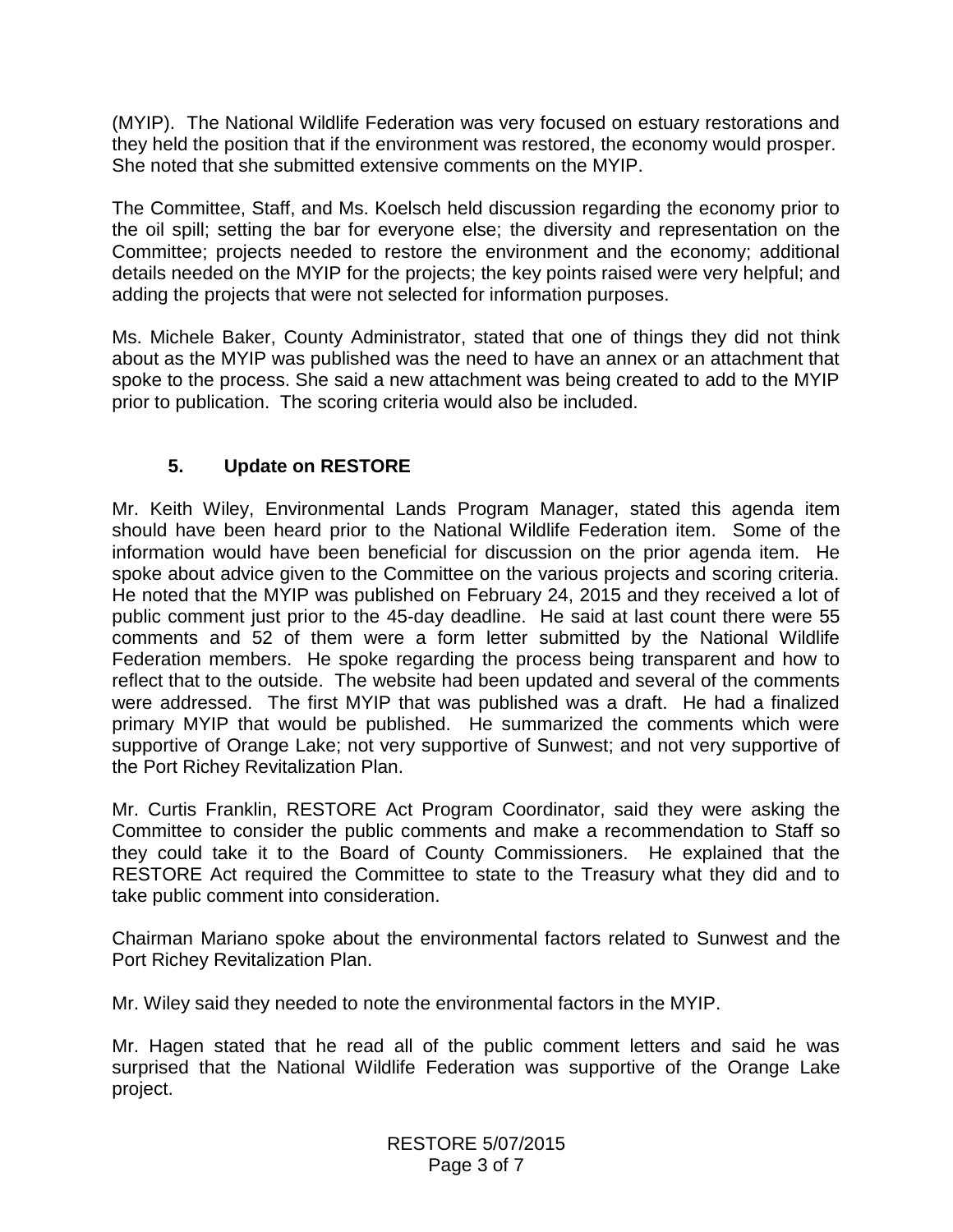Mr. Franklin said the Orange Lake project was being expanded and separators were being installed for the stormwater going into the lake. Funding was obtained from the Southwest Florida Water Management District. They would look further at the sediments going into the lake.

Mr. Hagen said he had thought a lot about the projects and the environmental impacts. He thought that the prioritization of the projects due to the RESTORE Act was a tremendous benefit. He said the Committee tried to select projects that had immediate and dramatic impacts and would be the beginning of the significant projects. He felt they were focusing on the environment and that the Committee had developed a lot of expertise. He said that several meetings had been held and all of them were in the public record.

Dr. Stovall spoke about the information gathered regarding the Port Richey Waterfront Project.

Ms. Baker stated they would work on clarifying some needed information on that project.

School Board Member Armstrong noted they would appreciate any input from Ms. Koelsch in the future and that if they had any experts that could come and speak to any of the projects, they would welcome them.

Mr. Hagen invited the National Wildlife Federation to join their organization in trying to obtain funding for the Werner Boyce State Park.

## **SCHOOL BOARD MEMBER ARMSTRONG LEFT THE MEETING AT 6:34 P.M.**

## **6. Reappointment of Committee Members**

## **a. Reappointment List**

Mr. Curtis Franklin, RESTORE Act Program Coordinator, noted the following people were listed for re-appointment: Jeffrey Lowe, John Hagen, Kristin Tonkin, Bob Robertson, and Bruce Mills. All Committee members acknowledged that they would like to continue to serve on the Committee. He noted the re-appointment list would be taken to the Board of County Commissioners for action.

Chairman Mariano said he appreciated everyone that served on the Committee to include Staff.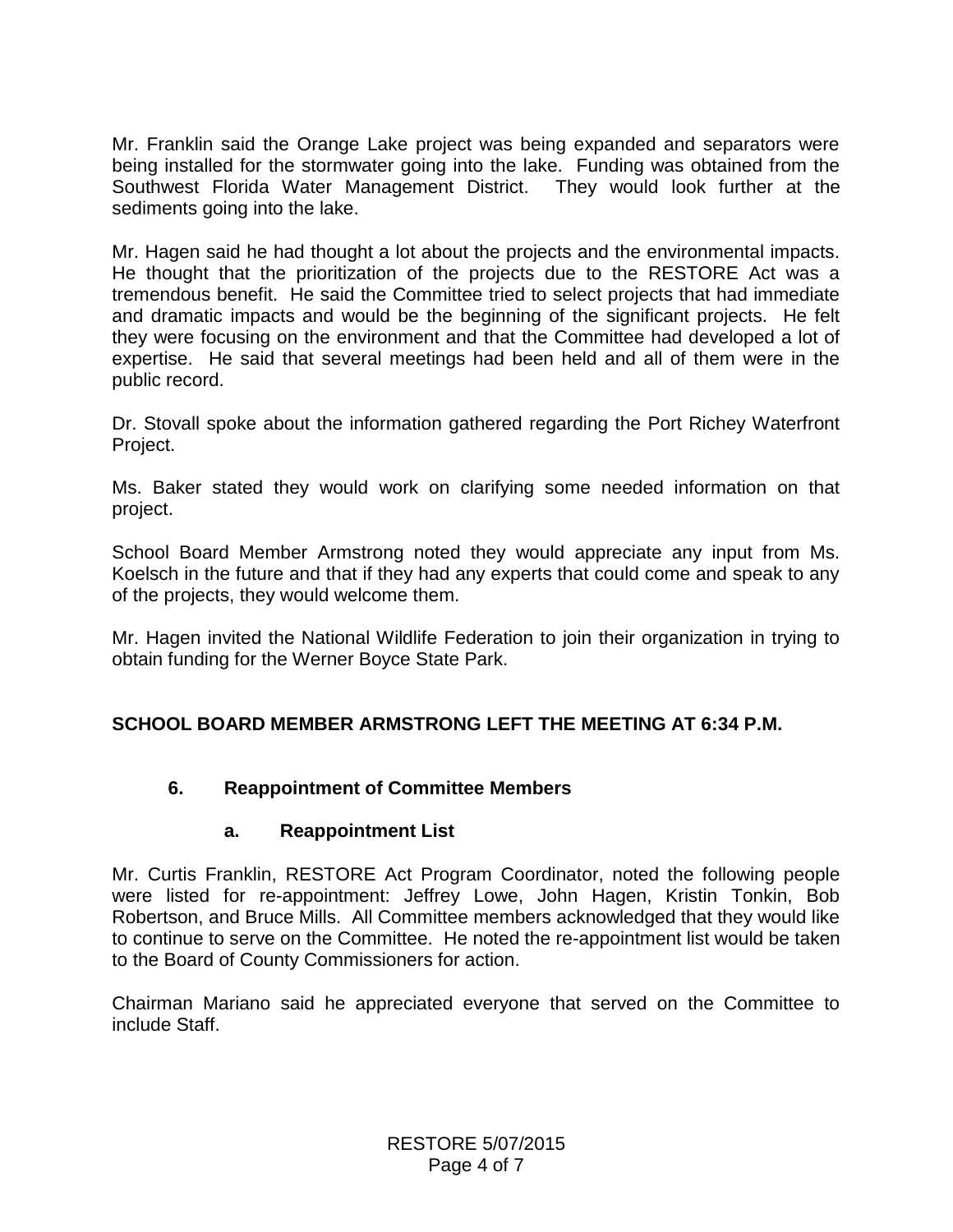# **b. Resolution 13-250**

Mr. Franklin noted the Resolution was background information regarding the reappointments.

For information only. No action taken.

## **7. Gulf Harbors Project Presentation and Discussion**

## **a. Presentation**

Mr. Art Haedike, Gulf Harbors Civic Association President, spoke regarding a plan for the Gulf Harbors Coastal Sanctuary which would help the environment and the economy. The proposed area was a defunct golf course, but was now a 50-acre salt barren. There were 1,300 acres which was purchased from the State. It was a natural wildlife area that was protected from the effects of the gulf such as storm surges, red tide, and oil spills. He reviewed the history of Gulf Harbors including the golf course which had been closed and neglected over the years. The area was a thriving wildlife sanctuary and hosted species such as white swans, eagles, rose spoonbills, egrets, turtles, and osprey. The Florida Audubon Society designated the site as an important bird area in 2014. He noted that the Environment Lands Acquisition Management Program (ELAMP) had recommended acquisition of the site and that the Environmental Lands Acquisition Selection Committee (ELASC) conducted a scientific survey but the property had not gone before the Board of County Commissioners (BCC) yet. He reviewed the plan which included a wildlife sanctuary; a nature walk; a public area where the golf course was located; a buffer and nature walk around the perimeter; the existing clubhouse would become restrooms and custodial areas; a resident and visitor parking lot; and a dog walk area. He noted the cost to acquire the property, the planning costs, the clean-up and improvement costs, and the annual maintenance costs. The Gulf Harbors Civic Association was willing to provide funding for the planning costs and improvement costs. The annual maintenance costs could be taken care of through a Municipal Service Benefit Unit (MSBU). He said the residents of the Gulf Harbors Coastal Sanctuary respectfully requested consideration for funding.

The Committee, Staff, and Mr. Haedike held discussion regarding who currently owned the property; the status of the property for ELAMP; the five natural lakes on the property; a possible MSBU to provide additional funding to purchase the property; public access or public facility; and possible tourism promotion.

Mr. Keith Wiley, Environmental Lands Program Manager, clarified for the record that if ELAMP purchased the property, it would become County property and would have public access.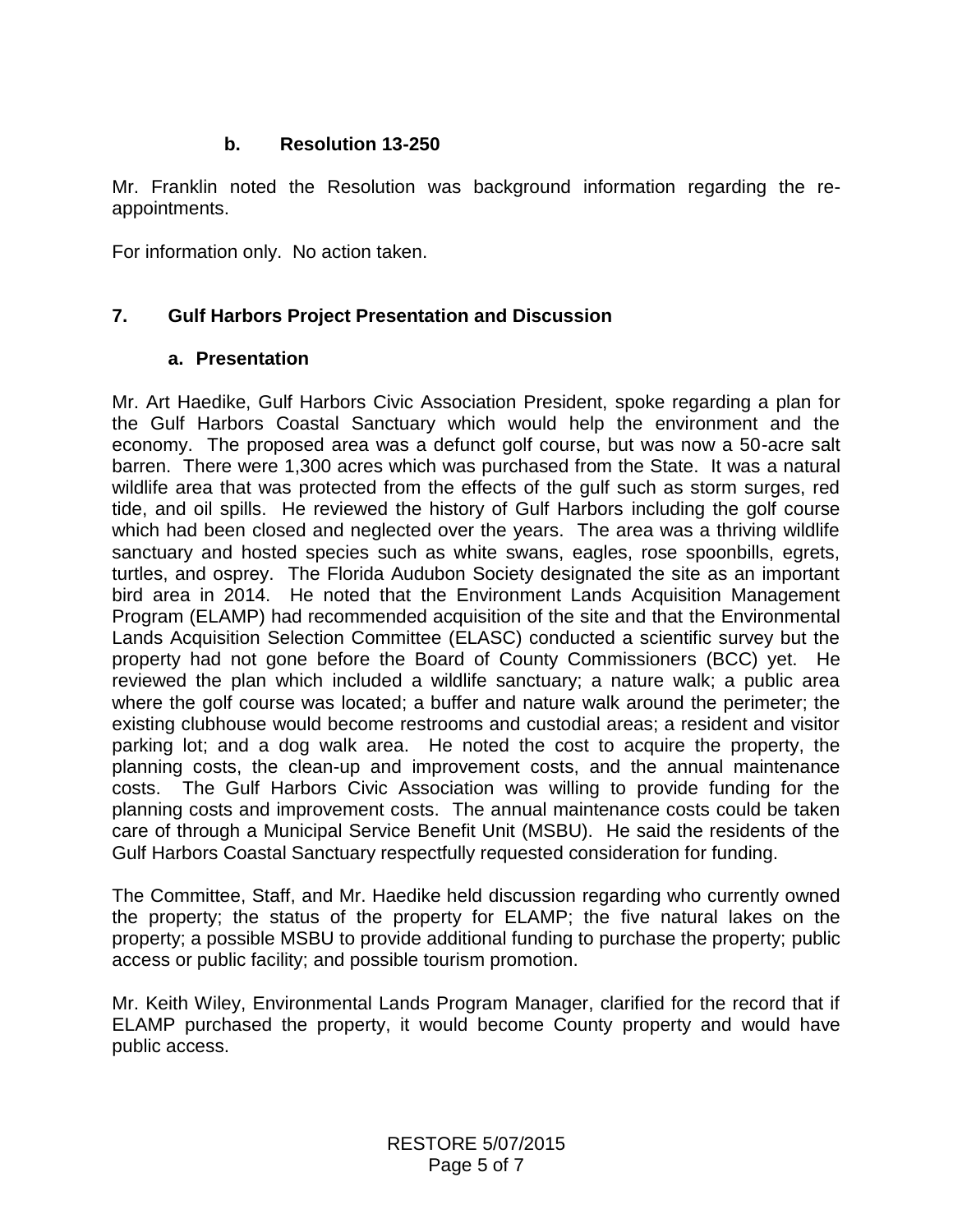Ms. Jessica Koelsch, National Wildlife Federation, agreed that if other funds were available, they should be sought out before RESTORE funds were considered. She liked the proposal for the property in relation to natural resources.

Mr. Peter Day, National Wildlife Federation, reported that the Gulf Harbors site was an unusual rich source of coastal and other birds. He noted that the only other salt barrens in Pasco were at the Werner Boyce State Park. He spoke regarding duck species that migrated to the area, various other uncommon birds that had been sighted in the area, the gulf course was regarded as a local birding "hot spot", and the County should consider acquiring the property as it would complement Pasco County.

Chairman Mariano said he would like to see ELAMP purchase the property.

Further discussion followed regarding the standard operating procedure for purchasing properties; meeting with residents; what could happen to the property if it was not purchased as environmental; breaking the property up into pieces to be purchased; and the designated improvement areas for the site.

## **b. Submittal**

None.

## **8. Public Comment Discussion**

Mr. Curtis Franklin, RESTORE Act Program Coordinator, summarized the earlier discussion as follows: the projects would be kept the same, they would address and acknowledge more detail on the MYIP, the actions the Committee had taken would be included, the project owners would be contacted to identify and clarify any and all natural resource benefits that would apply to the properties, the natural resource benefits would be included on the MYIP, and they would coordinate with the National Wildlife Federation to have the information reviewed prior to publication.

Mr. Hagen said the Committee anticipated that the plan would grow. He said there were several projects that were scored and should be available on the internet or in some capacity so that organizations like the National Wildlife Federation could comment on them.

Mr. Keith Wiley, Environmental Lands Program Manager, noted that Staff could work on a distribution list.

Chairman Mariano asked if a big binder could be assembled from all of the meetings and their associated documentation.